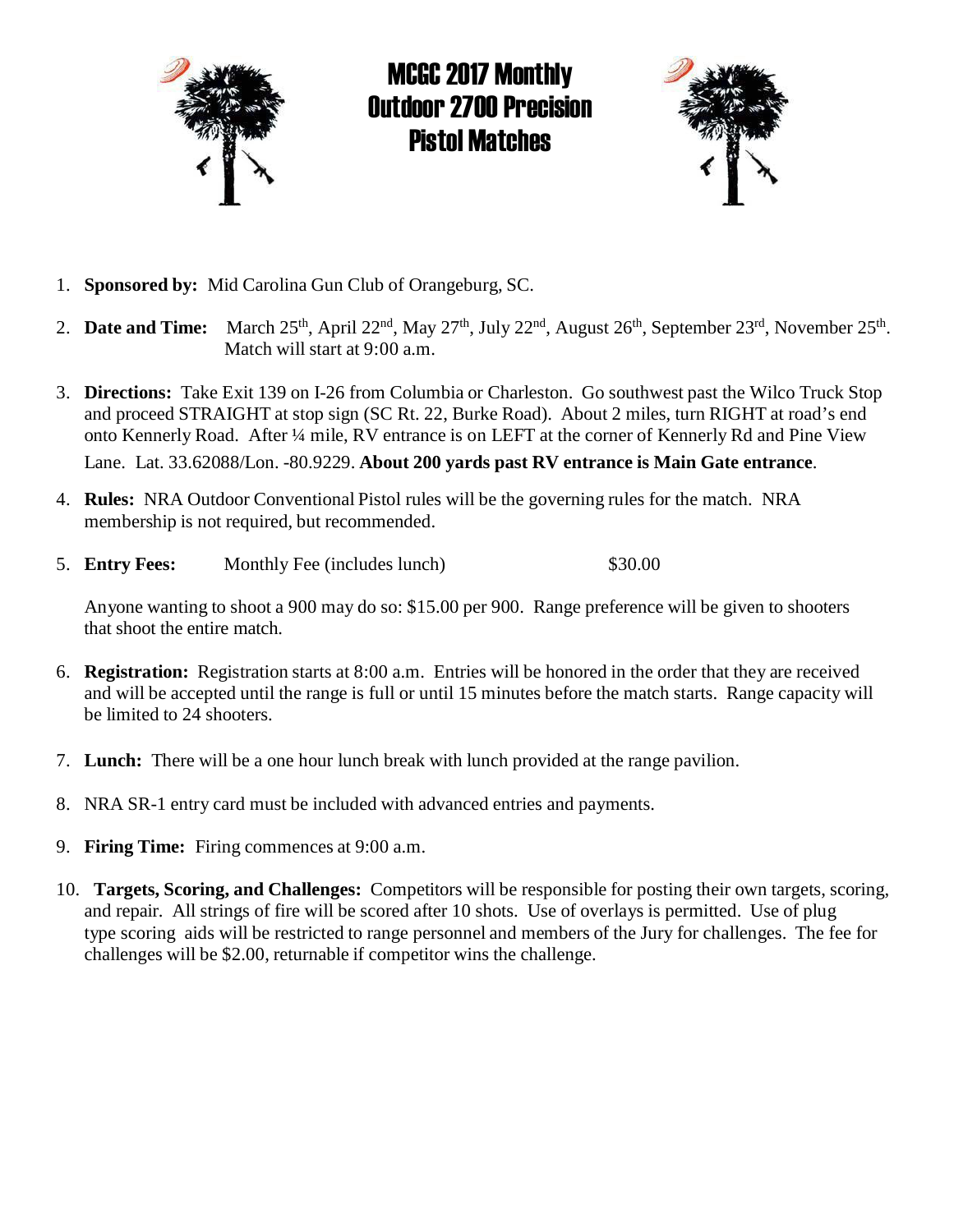## 11. **Courses of Fire:**

#### **.22 Caliber Matches Match 1:** 20 shots Slow Fire at 50 yards.

**Match 2:** National Match Course

**Match 3:** 20 shots Timed Fire at 25 yards.

**Match 4:** 20 shots Rapid Fire at 25 yards.

**Match 5:** .22 Caliber Aggregate

#### **Center Fire Matches Match 6:** 20 shots Slow Fire at 50 yards.

**Match 7:** National Match Course

**Match 8:** 20 shots Timed Fire at 25 yards.

**Match 9:** 20 shots Rapid Fire at 25 yards.

**Match 10:** Center Fire Aggregate

### **LUNCH BREAK FOR ONE HOUR**

#### **.45 Caliber Matches**

**Match 11:** 20 shots Slow Fire at 50 yards.

**Match 12:** National Match Course

**Match 13:** 20 shots Timed Fire at 25 yards.

**Match 14:** 20 shots Rapid Fire at 25 yards.

**Match 15:** .45 Caliber Aggregate

#### **Grand Aggregate for Awards**